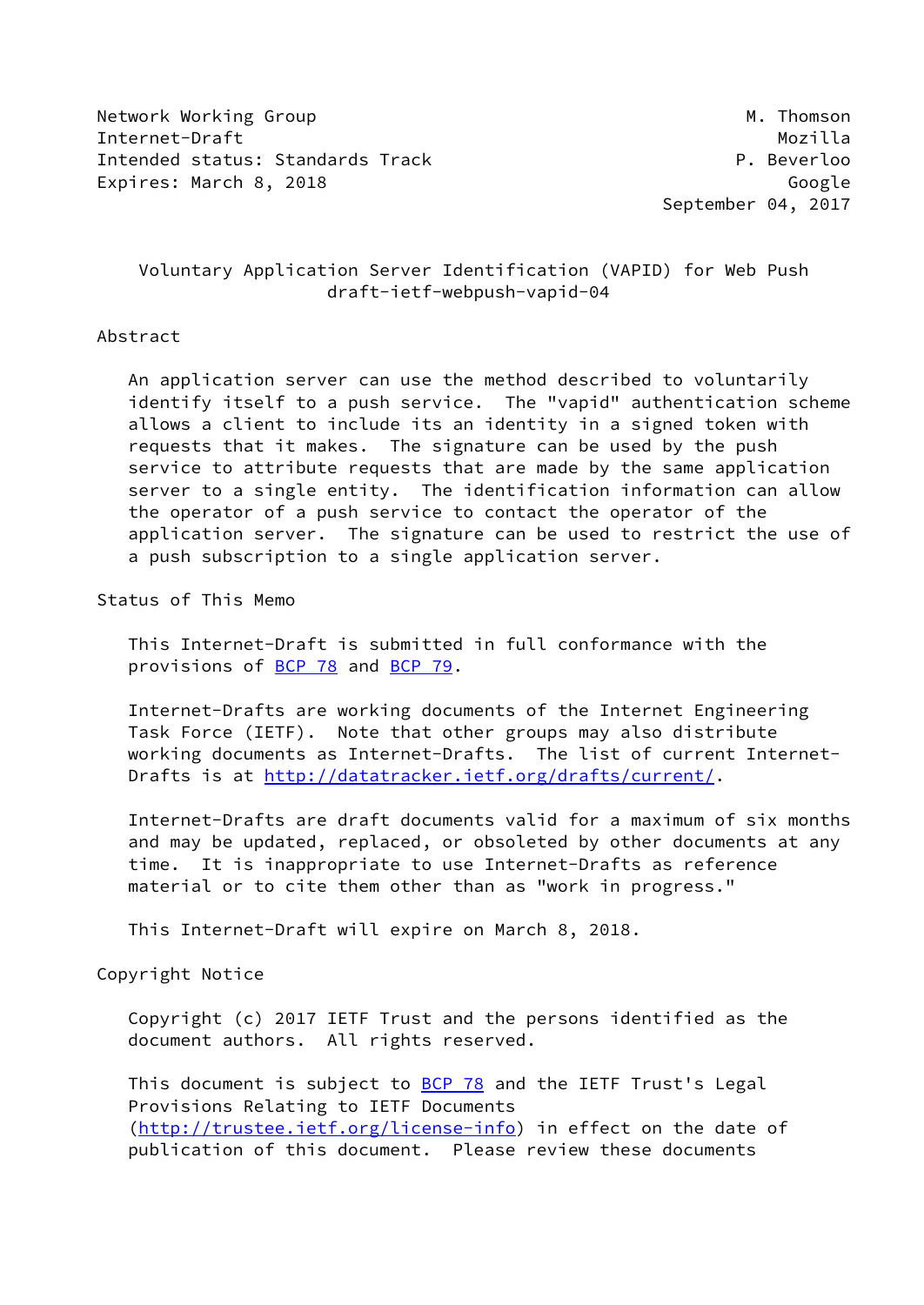<span id="page-1-1"></span>Internet-Draft Self Identification September 2017

 carefully, as they describe your rights and restrictions with respect to this document. Code Components extracted from this document must include Simplified BSD License text as described in Section 4.e of the Trust Legal Provisions and are provided without warranty as described in the Simplified BSD License.

Table of Contents

| Voluntary Identification<br>1.1.                                       |                 |
|------------------------------------------------------------------------|-----------------|
|                                                                        |                 |
| Notational Conventions<br>1.2.                                         | $\frac{3}{3}$   |
| 2. Application Server Self-Identification $\ldots$                     | $\overline{4}$  |
| Application Server Contact Information<br>2.1.                         | $\overline{4}$  |
| 2.2.                                                                   | $rac{5}{5}$     |
| Cryptographic Agility<br>2.3.                                          |                 |
| 2.4.                                                                   | $\overline{5}$  |
|                                                                        | $\underline{6}$ |
| 3.1.                                                                   | $\underline{6}$ |
| Public Key Parameter (k)<br>3.2.                                       | $\underline{6}$ |
|                                                                        | $\overline{1}$  |
| $4.1$ . Creating a Restricted Push Subscription                        | $\overline{1}$  |
| Using Restricted Subscriptions<br>4.2.                                 | 8<br>9<br>9     |
| $\overline{5}$ .                                                       |                 |
| 6.                                                                     |                 |
| $6.1$ . Vapid Authentication Scheme Registration<br>10                 |                 |
| 6.2. Vapid Authentication Scheme Parameters $\dots \dots \dots$<br>10  |                 |
| application/webpush-options+json Media Type Registration<br>11<br>6.3. |                 |
| 12<br>$\mathbf{I}$ .                                                   |                 |
| 12<br>8.                                                               |                 |
| Normative References $\frac{12}{2}$<br>8.1.                            |                 |
| Informative References<br>14<br>8.2.                                   |                 |
| Authors' Addresses<br>14                                               |                 |

## <span id="page-1-0"></span>[1](#page-1-0). Introduction

The Web Push protocol [[RFC8030](https://datatracker.ietf.org/doc/pdf/rfc8030)] describes how an application server is able to request that a push service deliver a push message to a user agent.

 As a consequence of the expected deployment architecture, there is no basis for an application server to be known to a push service prior to requesting delivery of a push message. Requiring that the push service be able to authenticate application servers places an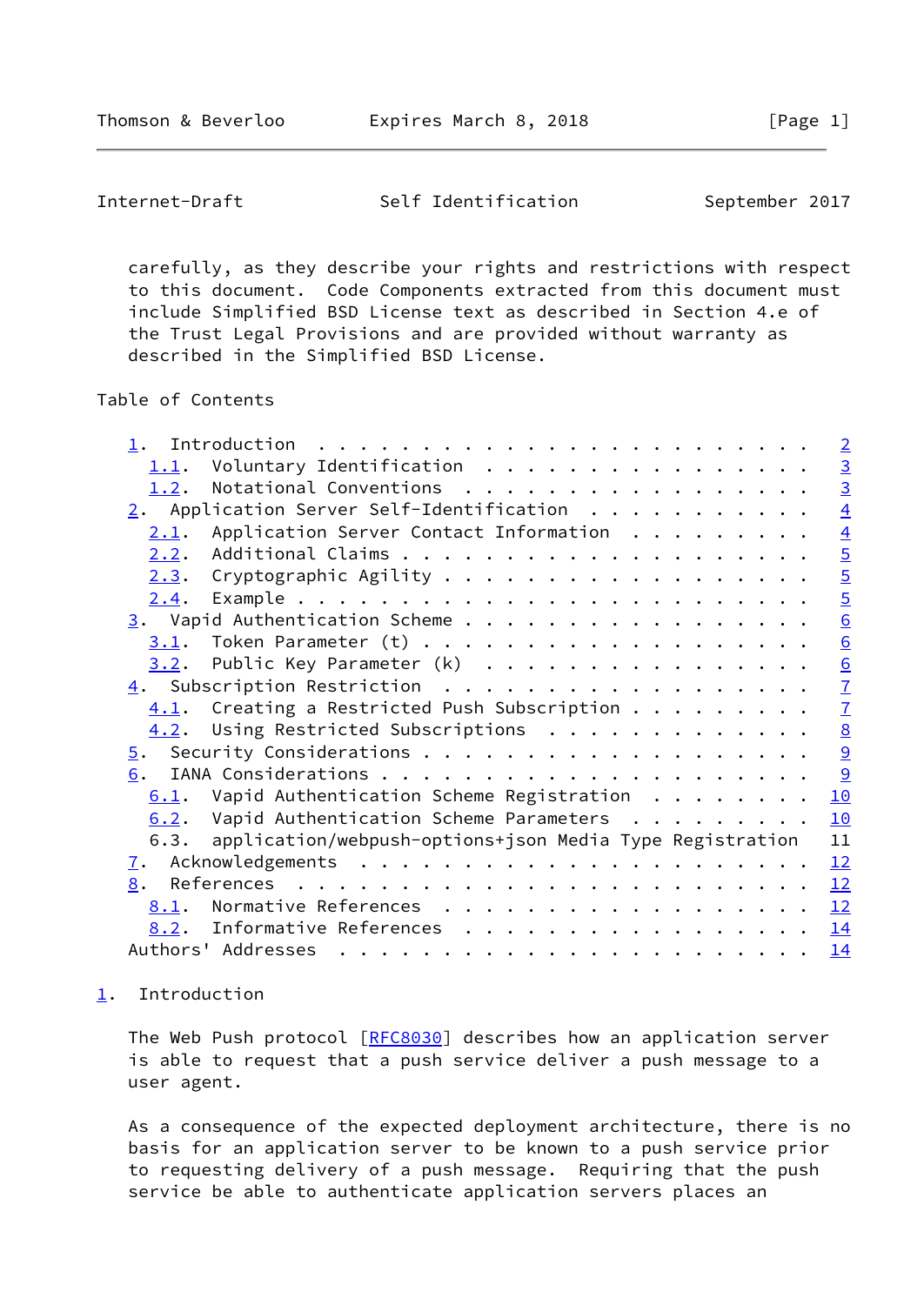unwanted constraint on the interactions between user agents and application servers, who are the ultimate users of a push service. That constraint would also degrade the privacy-preserving properties the protocol provides. For these reasons, [[RFC8030\]](https://datatracker.ietf.org/doc/pdf/rfc8030) does not define a mandatory system for authentication of application servers.

|--|

<span id="page-2-1"></span>Internet-Draft Self Identification September 2017

An unfortunate consequence of the design of  $[RECS030]$  is that a push service is exposed to a greater risk of denial of service attack. While requests from application servers can be indirectly attributed to user agents, this is not always efficient or even sufficient. Providing more information about the application server directly to a push service allows the push service to better distinguish between legitimate and bogus requests.

Additionally, the design of [RFC 8030](https://datatracker.ietf.org/doc/pdf/rfc8030) relies on maintaining the secrecy of push subscription URIs. Any application server in possession of this URI is able to send messages to the user agent. If use of a subscription could be limited to a single application server, this would reduce the impact of the push subscription URI being learned by an unauthorized party.

### <span id="page-2-0"></span>[1.1](#page-2-0). Voluntary Identification

 This document describes a system whereby an application server can volunteer information about itself to a push service. At a minimum, this provides a stable identity for the application server, though this could also include contact information, such as an email address.

 A consistent identity can be used by a push service to establish behavioral expectations for an application server. Significant deviations from an established norm can then be used to trigger exception handling procedures.

 Voluntarily-provided contact information can be used to contact an application server operator in the case of exceptional situations.

 Experience with push service deployment has shown that software errors or unusual circumstances can cause large increases in push message volume. Contacting the operator of the application server has proven to be valuable.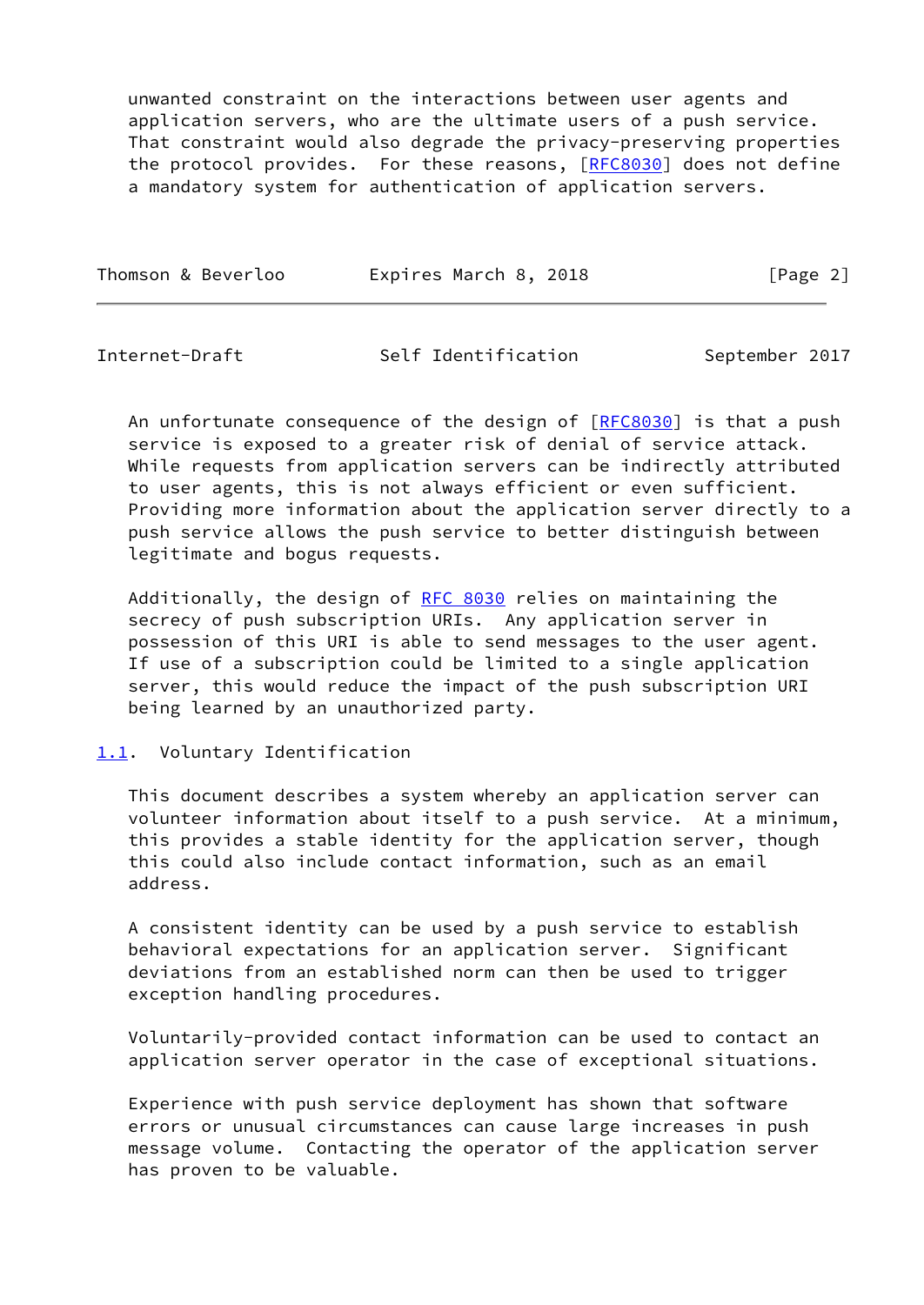Even in the absence of usable contact information, an application server that has a well-established reputation might be given preference over an unidentified application server when choosing whether to discard a push message.

<span id="page-3-0"></span>[1.2](#page-3-0). Notational Conventions

 The key words "MUST", "MUST NOT", "REQUIRED", "SHALL", "SHALL NOT", "SHOULD", "SHOULD NOT", "RECOMMENDED", "NOT RECOMMENDED", "MAY", and "OPTIONAL" in this document are to be interpreted as described in [BCP](https://datatracker.ietf.org/doc/pdf/bcp14) [14](https://datatracker.ietf.org/doc/pdf/bcp14) [[RFC2119\]](https://datatracker.ietf.org/doc/pdf/rfc2119) [\[RFC8174](https://datatracker.ietf.org/doc/pdf/rfc8174)] when, and only when, they appear in all capitals, as shown here.

| Thomson & Beverloo | Expires March 8, 2018 | [Page 3] |
|--------------------|-----------------------|----------|
|--------------------|-----------------------|----------|

<span id="page-3-2"></span>Internet-Draft Self Identification September 2017

 The terms "push message", "push service", "push subscription", "application server", and "user agent" are used as defined in [\[RFC8030](https://datatracker.ietf.org/doc/pdf/rfc8030)].

<span id="page-3-1"></span>[2](#page-3-1). Application Server Self-Identification

 Application servers that wish to self-identify generate and maintain a signing key pair. This key pair MUST be usable with elliptic curve digital signature (ECDSA) over the P-256 curve [\[FIPS186](#page-13-1)]. Use of this key when sending push messages establishes an identity for the application server that is consistent across multiple messages.

 When requesting delivery of a push message, the application includes a JSON Web Token (JWT)  $[REC7519]$ , signed using its signing key. The token includes a number of claims as follows:

- o An "aud" (Audience) claim in the token MUST include the unicode serialization of the origin (Section [6.1 of \[RFC6454\]](https://datatracker.ietf.org/doc/pdf/rfc6454#section-6.1)) of the push resource URL. This binds the token to a specific push service. This ensures that the token is reusable for all push resource URLs that share the same origin.
- o An "exp" (Expiry) claim MUST be included with the time after which the token expires. This limits the time over which a token is valid. An "exp" claim MUST NOT be more than 24 hours from the time of the request. Limiting this to 24 hours balances the need for reuse against the potential cost and likelihood of theft of a valid token.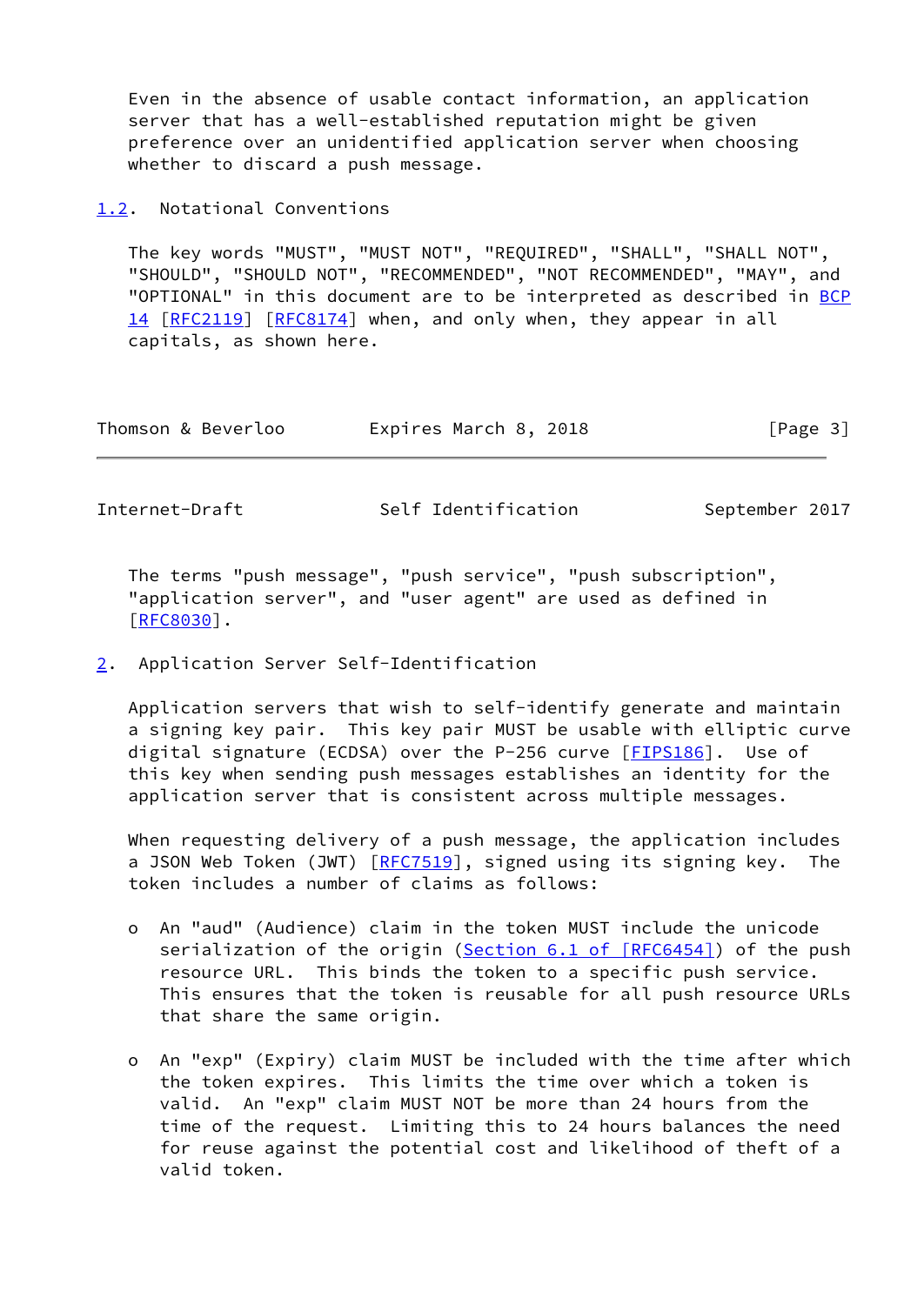This JWT is included in an Authorization header field, using an auth scheme of "vapid". A push service MAY reject a request with a 403 (Forbidden) status code [\[RFC7235](https://datatracker.ietf.org/doc/pdf/rfc7235)] if the JWT signature or its claims are invalid. A push service MUST NOT use information from an invalid token.

The JWT MUST use a JSON Web Signature (JWS) [\[RFC7515](https://datatracker.ietf.org/doc/pdf/rfc7515)]. The signature MUST use ECDSA on the NIST P-256 curve [\[FIPS186](#page-13-1)] which is identified as "ES256" [[RFC7518\]](https://datatracker.ietf.org/doc/pdf/rfc7518).

<span id="page-4-0"></span>[2.1](#page-4-0). Application Server Contact Information

 If the application server wishes to provide contact details it MAY include a "sub" (Subject) claim in the JWT. The "sub" claim SHOULD include a contact URI for the application server as either a "mailto:" (email) [[RFC6068](https://datatracker.ietf.org/doc/pdf/rfc6068)] or an "https:" [[RFC2818\]](https://datatracker.ietf.org/doc/pdf/rfc2818) URI.

Thomson & Beverloo Expires March 8, 2018 Expires March 8, 2018

<span id="page-4-2"></span>Internet-Draft Self Identification September 2017

<span id="page-4-1"></span>[2.2](#page-4-1). Additional Claims

 An application server MAY include additional claims using public or private names (see Sections  $4.2$  and  $4.3$  of  $[RFC7519]$  $[RFC7519]$ ). Since the JWT is in a header field, the size of additional claims SHOULD be kept as small as possible.

<span id="page-4-3"></span>[2.3](#page-4-3). Cryptographic Agility

The "vapid" HTTP authentication scheme [\(Section 3](#page-5-0)) is used to identify the specific profile of JWT defined in this document. A different authentication scheme is needed to update the signature algorithm or other parameters. This ensures that existing mechanisms for negotiating authentication scheme can be used rather than defining new parameter negotiation mechanisms.

<span id="page-4-4"></span>[2.4](#page-4-4). Example

 An application server requests the delivery of a push message as described in [\[RFC8030](https://datatracker.ietf.org/doc/pdf/rfc8030)]. If the application server wishes to self identify, it includes an Authorization header field with credentials that use the "vapid" authentication scheme.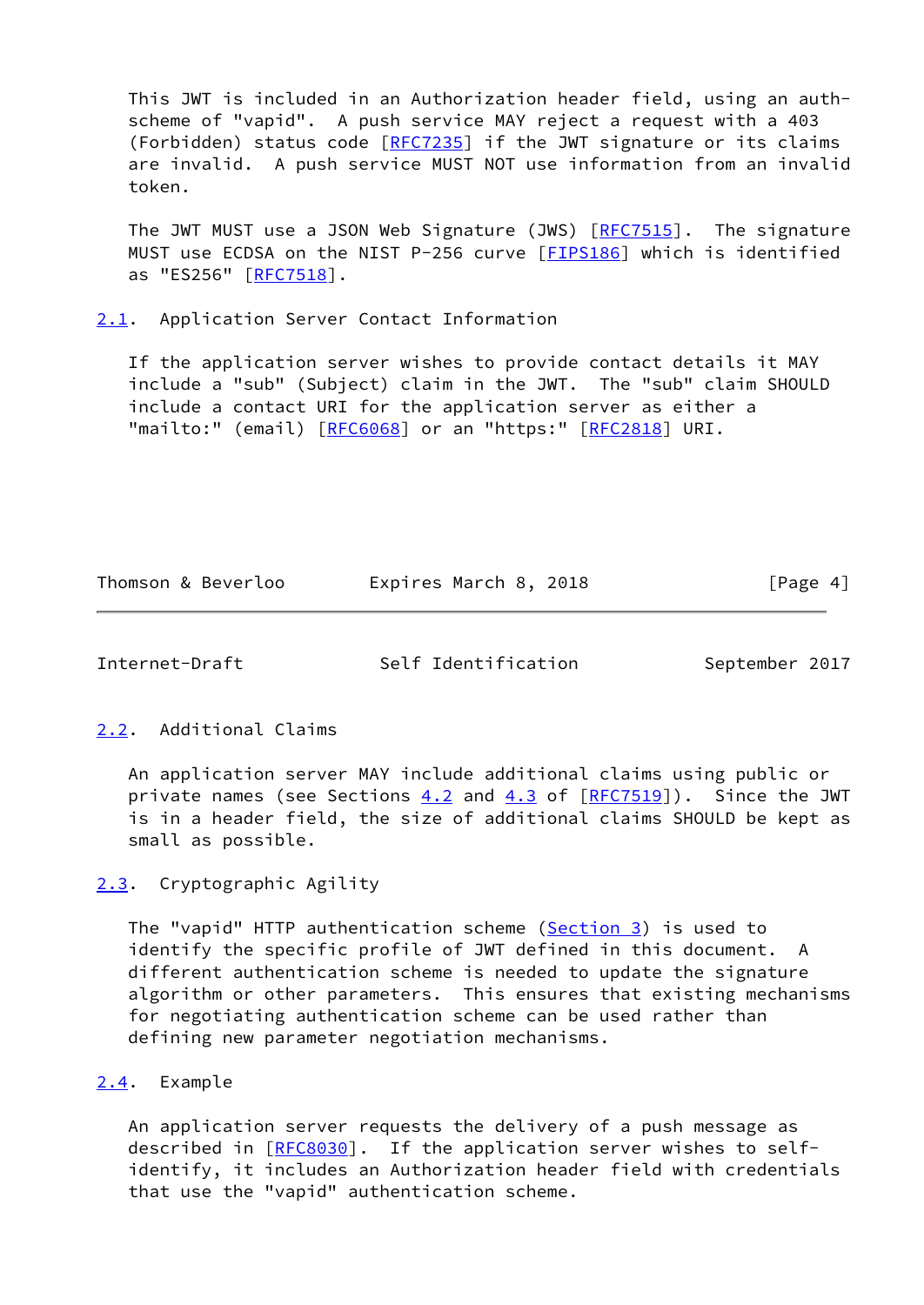POST /p/JzLQ3raZJfFBR0aqvOMsLrt54w4rJUsV HTTP/1.1 Host: push.example.net TTL: 30 Content-Length: 136 Content-Encoding: aes128gcm Authorization: vapid t=eyJ0eXAiOiJKV1QiLCJhbGciOiJFUzI1NiJ9.eyJhdWQiOiJodHRwczovL3 B1c2guZXhhbXBsZS5uZXQiLCJleHAiOjE0NTM1MjM3NjgsInN1YiI6Im1ha Wx0bzpwdXNoQGV4YW1wbGUuY29tIn0.i3CYb7t4xfxCDquptFOepC9GAu\_H LGkMlMuCGSK2rpiUfnK9ojFwDXb1JrErtmysazNjjvW2L9OkSSHzvoD1oA, k=BA1Hxzyi1RUM1b5wjxsn7nGxAszw2u61m164i3MrAIxHF6YK5h4SDYic-dR uU\_RCPCfA5aq9ojSwk5Y2EmClBPs

{ encrypted push message }

Figure 1: Requesting Push Message Delivery with JWT

 Note that the example header fields in this document include extra line wrapping to meet formatting constraints.

 The "t" parameter of the Authorization header field contains a JWT; the "k" parameter includes the base64url-encoded key that signed that token. The JWT input values and the JWK [\[RFC7517](https://datatracker.ietf.org/doc/pdf/rfc7517)] corresponding to the signing key are shown in Figure 2 with additional whitespace

<span id="page-5-1"></span>

| Thomson & Beverloo                       | Expires March 8, 2018                                                                                                                                                                                              | [Page $5$ ]    |
|------------------------------------------|--------------------------------------------------------------------------------------------------------------------------------------------------------------------------------------------------------------------|----------------|
| Internet-Draft                           | Self Identification                                                                                                                                                                                                | September 2017 |
| 2016-01-23T04:36:08Z [RFC3339].          | added for readability purposes. This JWT would be valid until                                                                                                                                                      |                |
| JWK = $\{$ "crv":"P-256",<br>"kty":"EC", | JWT header = { "typ": "JWT", "alg": "ES256" }<br>JWT body = { "aud": "https://push.example.net",<br>"exp": 1453523768,<br>"sub": "mailto:push@example.com" }<br>"x":"DUfHPKLVFQzVvnCPGyfucbECzPDa7rWbXriLcysAjEc", |                |
|                                          | "y":"F6YK5h4SDYic-dRuU_RCPCfA5aq9ojSwk5Y2EmClBPs" }                                                                                                                                                                |                |
|                                          |                                                                                                                                                                                                                    |                |

Figure 2: Decoded Example Values

<span id="page-5-0"></span>[3](#page-5-0). Vapid Authentication Scheme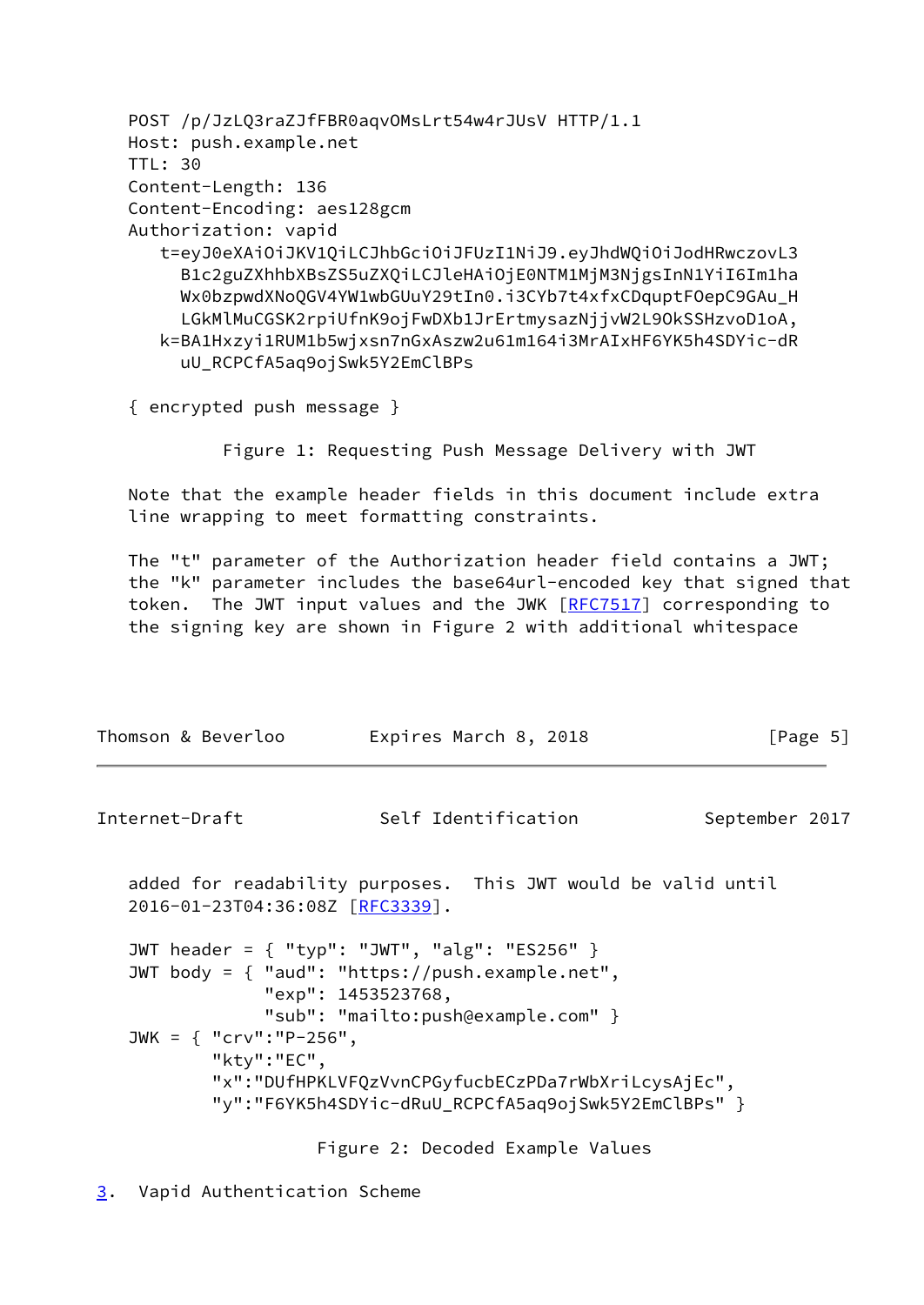A new "vapid" HTTP authentication scheme [\[RFC7235](https://datatracker.ietf.org/doc/pdf/rfc7235)] is defined. This authentication scheme carries a signed JWT, as described in [Section 2](#page-3-1), plus the key that signed that JWT.

 This authentication scheme is for origin-server authentication only. Therefore, this authentication scheme MUST NOT be used with the Proxy-Authenticate or Proxy-Authorization header fields.

 The challenge for the "vapid" authentication scheme contains only the "auth-scheme" production. No parameters are currently defined.

 Two parameters are defined for this authentication scheme: "t" and "k". All unknown or unsupported parameters to "vapid" authentication credentials MUST be ignored. The "realm" parameter is ignored for this authentication scheme.

 This authentication scheme is intended for use by an application server when using the Web Push protocol [\[RFC8030](https://datatracker.ietf.org/doc/pdf/rfc8030)].

<span id="page-6-0"></span>[3.1](#page-6-0). Token Parameter (t)

 The "t" parameter of the "vapid" authentication scheme carries a JWT as described in [Section 2](#page-3-1).

<span id="page-6-1"></span>[3.2](#page-6-1). Public Key Parameter (k)

 In order for the push service to be able to validate the JWT, it needs to learn the public key of the application server. A "k" parameter is defined for the "vapid" authentication scheme to carry this information.

| Thomson & Beverloo | Expires March 8, 2018 | [Page 6] |
|--------------------|-----------------------|----------|
|--------------------|-----------------------|----------|

<span id="page-6-2"></span>Internet-Draft Self Identification September 2017

 The "k" parameter includes an elliptic curve digital signature algorithm (ECDSA) public key  $[FIPS186]$  $[FIPS186]$  in uncompressed form  $[X9.62]$  $[X9.62]$ that is encoded using base64url encoding [\[RFC7515](https://datatracker.ietf.org/doc/pdf/rfc7515)].

Note: X9.62 encoding is used over JWK [\[RFC7517](https://datatracker.ietf.org/doc/pdf/rfc7517)] for two reasons. A JWK does not have a canonical form, so X9.62 encoding makes it easier for the push service to handle comparison of keys from different sources. Secondarily, the X9.62 encoding is also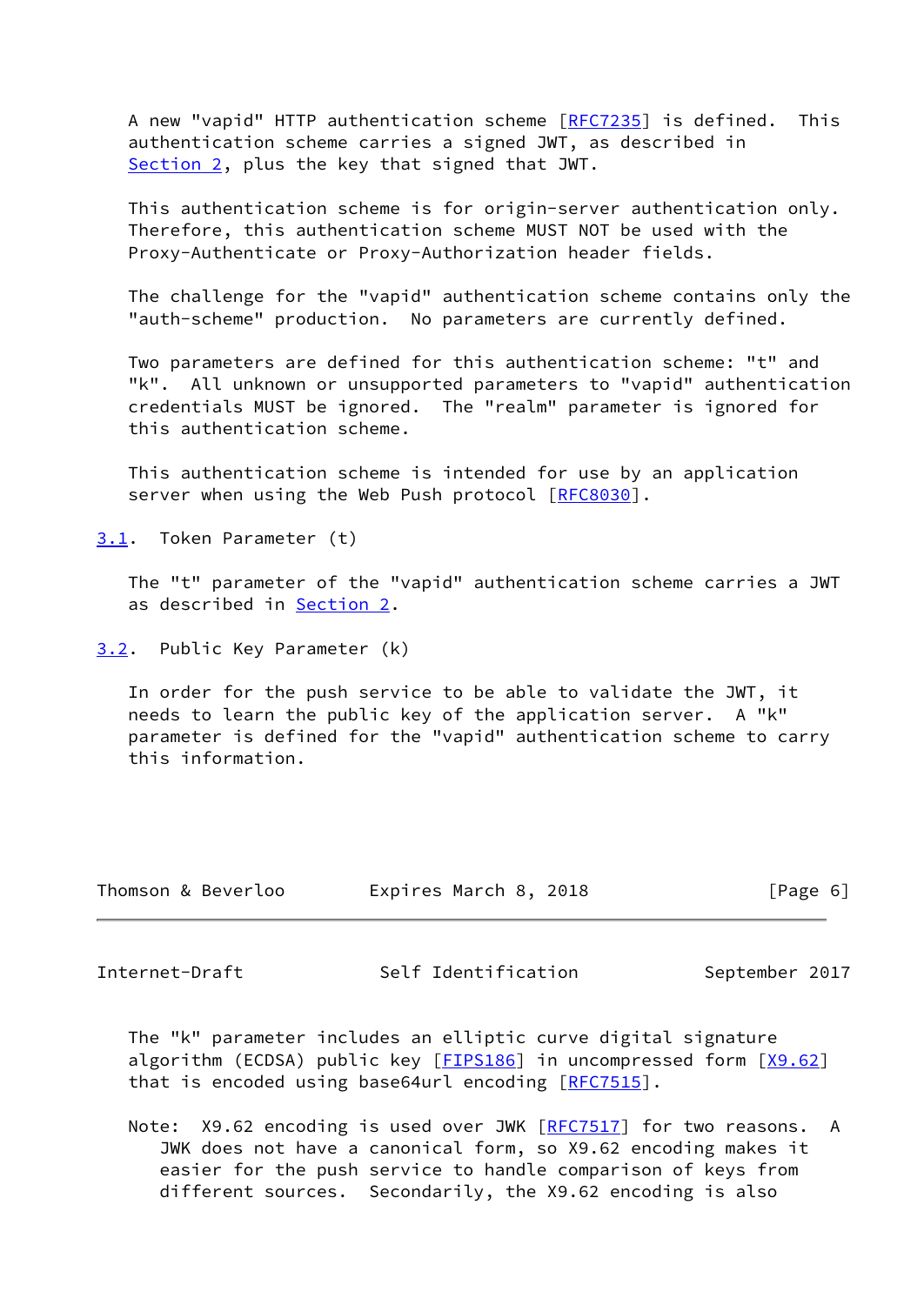considerably smaller.

 Some elliptic curve implementations permit the same P-256 key to be used for signing and key exchange. An application server MUST select a different private key for the key exchange [\[WEBPUSH-ENCRYPTION\]](#page-14-3) and signing the authentication token. Though a push service is not obligated to check either parameter for every push message, a push service SHOULD reject push messages that have identical values for these parameters with a 400 (Bad Request) status code.

<span id="page-7-0"></span>[4](#page-7-0). Subscription Restriction

 The public key of the application server serves as a stable identifier for the server. This key can be used to restrict a push subscription to a specific application server.

 Subscription restriction reduces the reliance on endpoint secrecy by requiring that an application server provide a signed token when requesting delivery of a push message. This provides an additional level of protection against leaking of the details of the push subscription.

<span id="page-7-1"></span>[4.1](#page-7-1). Creating a Restricted Push Subscription

 A user agent that wishes to create a restricted subscription includes the public key of the application server when requesting the creation of a push subscription. This restricts use of the resulting subscription to application servers that are able to provide a valid JWT signed by the corresponding private key.

 The user agent then adds the public key to the request to create a push subscription. The push subscription request is extended to include a body. The body of the request is a JSON object as described in  $[REC1159]$ . The user agent adds a "vapid" member to this JSON object that contains a public key on the P-256 curve, encoded in the uncompressed form  $[X9.62]$  $[X9.62]$  and base64url encoded  $[RFC7515]$  $[RFC7515]$ . The media type of the body is set to "application/webpush-options+json" (see [Section 6.3](#page-11-0) for registration of this media type).

Thomson & Beverloo **Expires March 8, 2018** [Page 7]

<span id="page-7-2"></span>Internet-Draft Self Identification September 2017

A push service MUST ignore the body of a request that uses a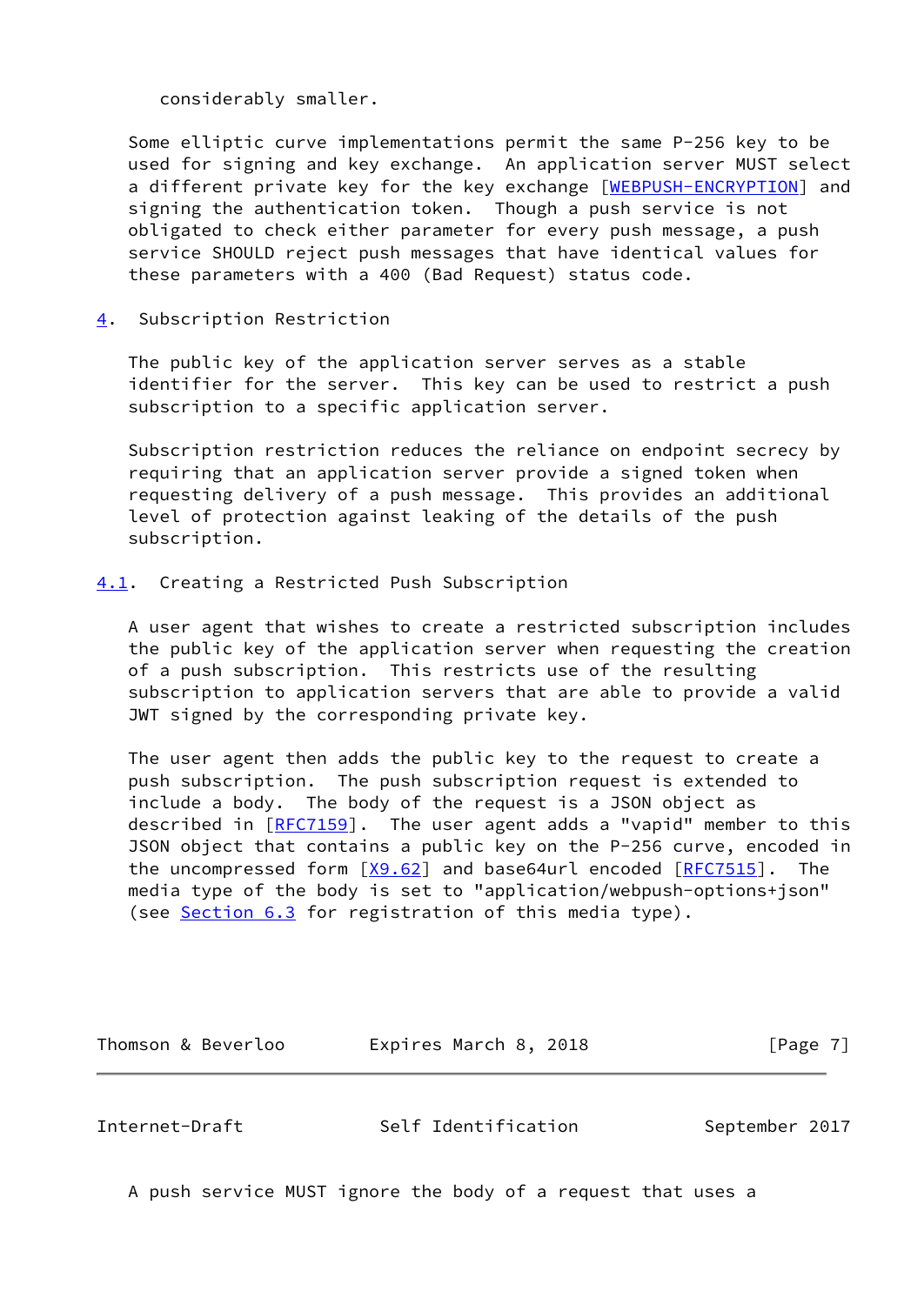different media type. For the "application/webpush-options+json" media type, a push service MUST ignore any members on this object that it does not understand.

 The example in Figure 3 shows a restriction to the key used in Figure 1. Extra whitespace is added to meet formatting constraints.

 POST /subscribe/ HTTP/1.1 Host: push.example.net Content-Type: application/webpush-options+json Content-Length: 104

 { "vapid": "BA1Hxzyi1RUM1b5wjxsn7nGxAszw2u61m164i3MrAIxH F6YK5h4SDYic-dRuU\_RCPCfA5aq9ojSwk5Y2EmClBPs" }

Figure 3: Example Subscribe Request

An application might use the Web Push [API](#page-14-4)  $[API]$  to provide the user agent with a public key.

<span id="page-8-0"></span>[4.2](#page-8-0). Using Restricted Subscriptions

 When a push subscription has been restricted to an application server, the request for push message delivery MUST include a JWT signed by the private key that corresponds to the public key used when creating the subscription.

 A push service MUST reject a message sent to a restricted push subscription if that message includes no "vapid" authentication or invalid "vapid" authentication. A 401 (Unauthorized) status code might be used if the authentication is absent; a 403 (Forbidden) status code might be used if authentication is invalid.

"vapid" authentication is invalid if:

- o either the authentication token or public key are not included in the request,
- o the signature on the JWT cannot be successfully verified using the included public key,
- o the current time is later than the time identified in the "exp" (Expiry) claim or more than 24 hours before the expiry time,
- o the origin of the push resource is not included in the "aud" (Audience) claim, or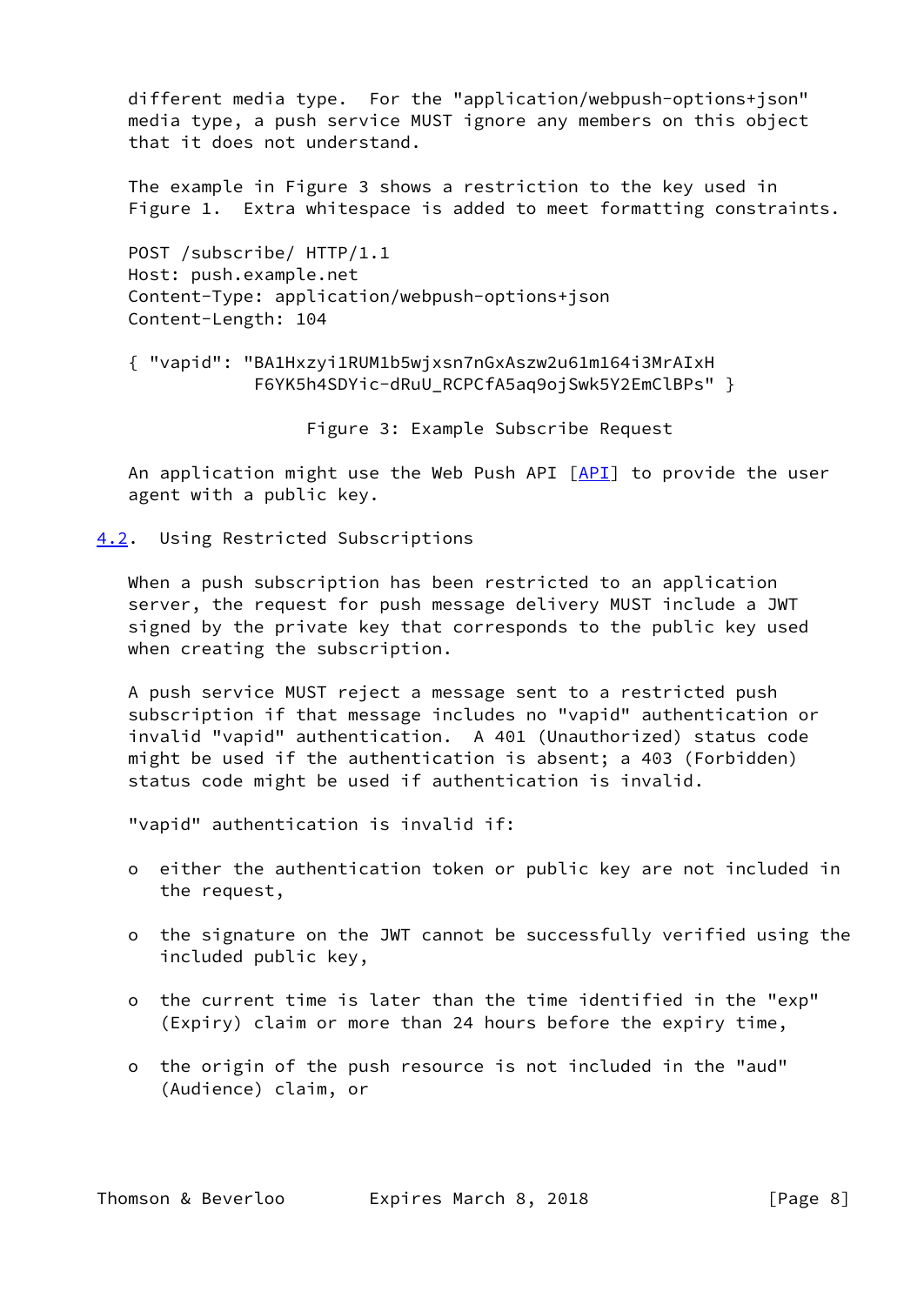<span id="page-9-1"></span> o the public key used to sign the JWT doesn't match the one that was included in the creation of the push subscription.

 A push service MUST NOT forward the JWT or public key to the user agent when delivering the push message.

 An application server that needs to replace its signing key needs to request the creation of a new subscription by the user agent that is restricted to the updated key. Application servers need to remember the key that was used when requesting the creation of a subscription.

<span id="page-9-0"></span>[5](#page-9-0). Security Considerations

 This authentication scheme is vulnerable to replay attacks if an attacker can acquire a valid JWT. Sending requests using HTTPS as required by [\[RFC8030](https://datatracker.ietf.org/doc/pdf/rfc8030)] provides confidentiality. Additionally, applying narrow limits to the period over which a replayable token can be reused limits the potential value of a stolen token to an attacker and can increase the difficulty of stealing a token.

 An application server might offer falsified contact information. The application server asserts its email address or contact URI without any evidence to support the claim. A push service operator cannot use the presence of unvalidated contact information as input to any security-critical decision-making process.

 Validation of a signature on the JWT requires a non-trivial amount of computation. For something that might be used to identify legitimate requests under denial of service attack conditions, this is not ideal. Application servers are therefore encouraged to reuse tokens, which permits the push service to cache the results of signature validation.

 An application server that changes its signing key breaks linkability between push messages that it sends under the different keys. A push service that relies on a consistent identity for application servers might categorize requests made with new keys differently. Gradual migration to a new signing key reduces the chances that requests that use the new key will be categorized as abusive.

<span id="page-9-2"></span>[6](#page-9-2). IANA Considerations

 This document registers a new authentication scheme, a registry for parameters of that scheme, and media type for push options.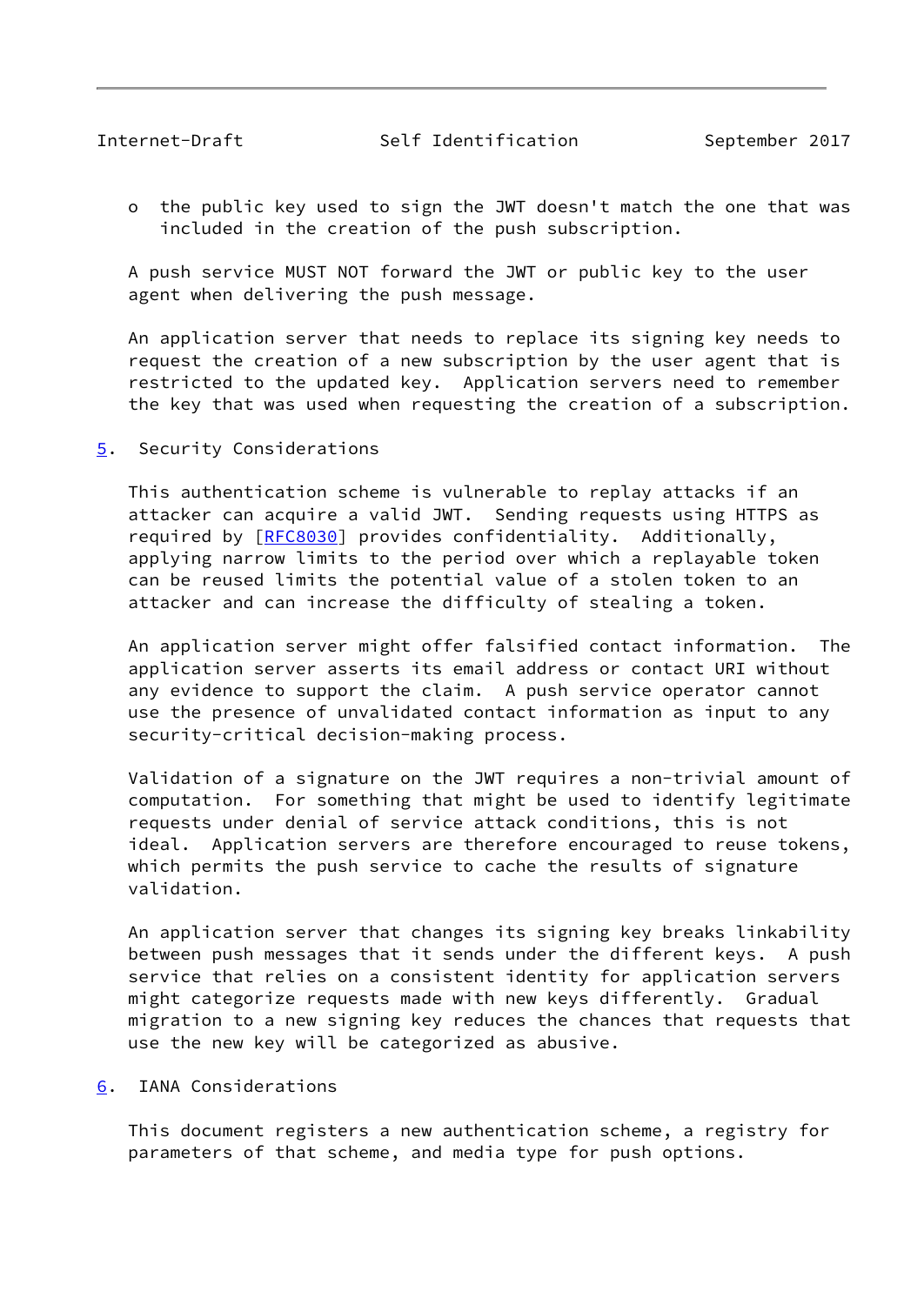<span id="page-10-1"></span>Internet-Draft Self Identification September 2017

<span id="page-10-0"></span>[6.1](#page-10-0). Vapid Authentication Scheme Registration

 This document registers the "vapid" authentication scheme in the "Hypertext Transfer Protocol (HTTP) Authentication Scheme Registry" established in [\[RFC7235](https://datatracker.ietf.org/doc/pdf/rfc7235)].

Authentication Scheme Name: vapid

Pointer to specification text: [Section 3](#page-5-0) of this document

 Notes: This scheme is origin-server only and does not define a challenge.

<span id="page-10-2"></span>[6.2](#page-10-2). Vapid Authentication Scheme Parameters

 This document creates a "Vapid Authentication Scheme Parameters" registry for parameters to the "vapid" authentication scheme. These parameters are defined for use in requests (in the Authorization header field) and for challenges (in the WWW-Authenticate header field). This registry is under the "WebPush Parameters" grouping. The registry operates on the "Specification Required" policy [\[RFC5226](https://datatracker.ietf.org/doc/pdf/rfc5226)].

Registrations MUST include the following information:

 Parameter Name: A name for the parameter, which conforms to the "token" grammar [[RFC7230\]](https://datatracker.ietf.org/doc/pdf/rfc7230)

 Purpose (optional): A brief identifying the purpose of the parameter.

- Header Fields: The header field or header fields where the parameter can be used.
- Specification: A link to the specification that defines the format and semantics of the parameter.

This registry initially contains the following entries: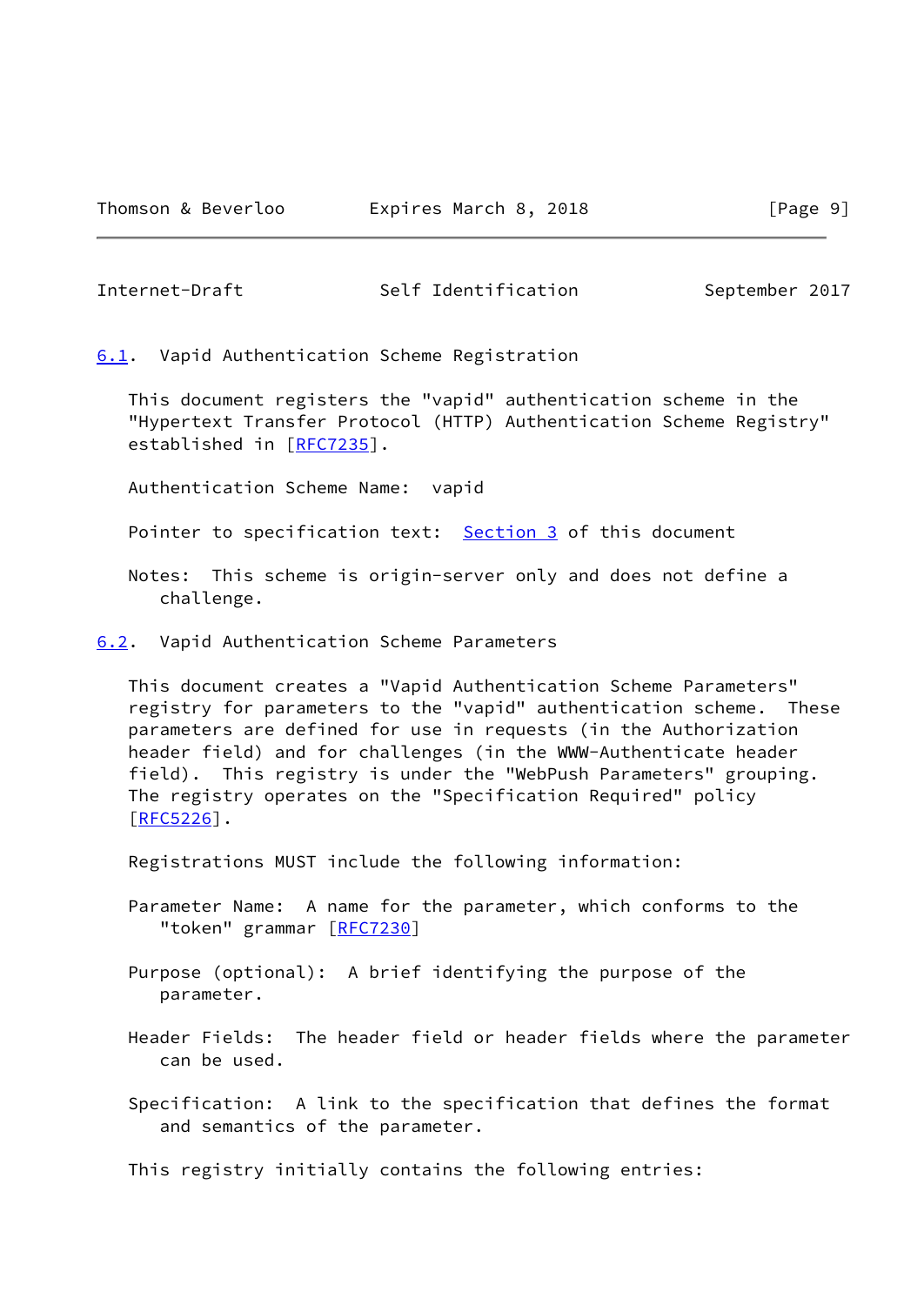| Expires Ma<br>Thomson & Beverloo |
|----------------------------------|
|----------------------------------|

 $x$ pires March 8, 2018  $[Page 10]$ 

Internet-Draft Self Identification September 2017

| Parameter<br>Name | Purpose                               | Header Fields   Specification |                                               |
|-------------------|---------------------------------------|-------------------------------|-----------------------------------------------|
|                   | <b>JWT</b><br>authentication<br>token |                               | Authorization   [[RFC-to-be]],<br>Section 3.1 |
| ĸ                 | signing key                           |                               | Authorization   [[RFC-to-be]],<br>Section 3.2 |

<span id="page-11-0"></span>[6.3](#page-11-0). application/webpush-options+json Media Type Registration

 This document registers the "application/webpush-options+json" media type in the "Media Types" registry following the process described in [\[RFC6838](https://datatracker.ietf.org/doc/pdf/rfc6838)].

 [[RFC editor: please replace instances of RFCXXXX in this section with a reference to the published RFC.]]

Type name: application

Subtype name: webpush-options+json

Required parameters: none

Optional parameters: none

Encoding considerations: binary (JSON is UTF-8-encoded text)

Security considerations: See [[RFC7159](https://datatracker.ietf.org/doc/pdf/rfc7159)] for security considerations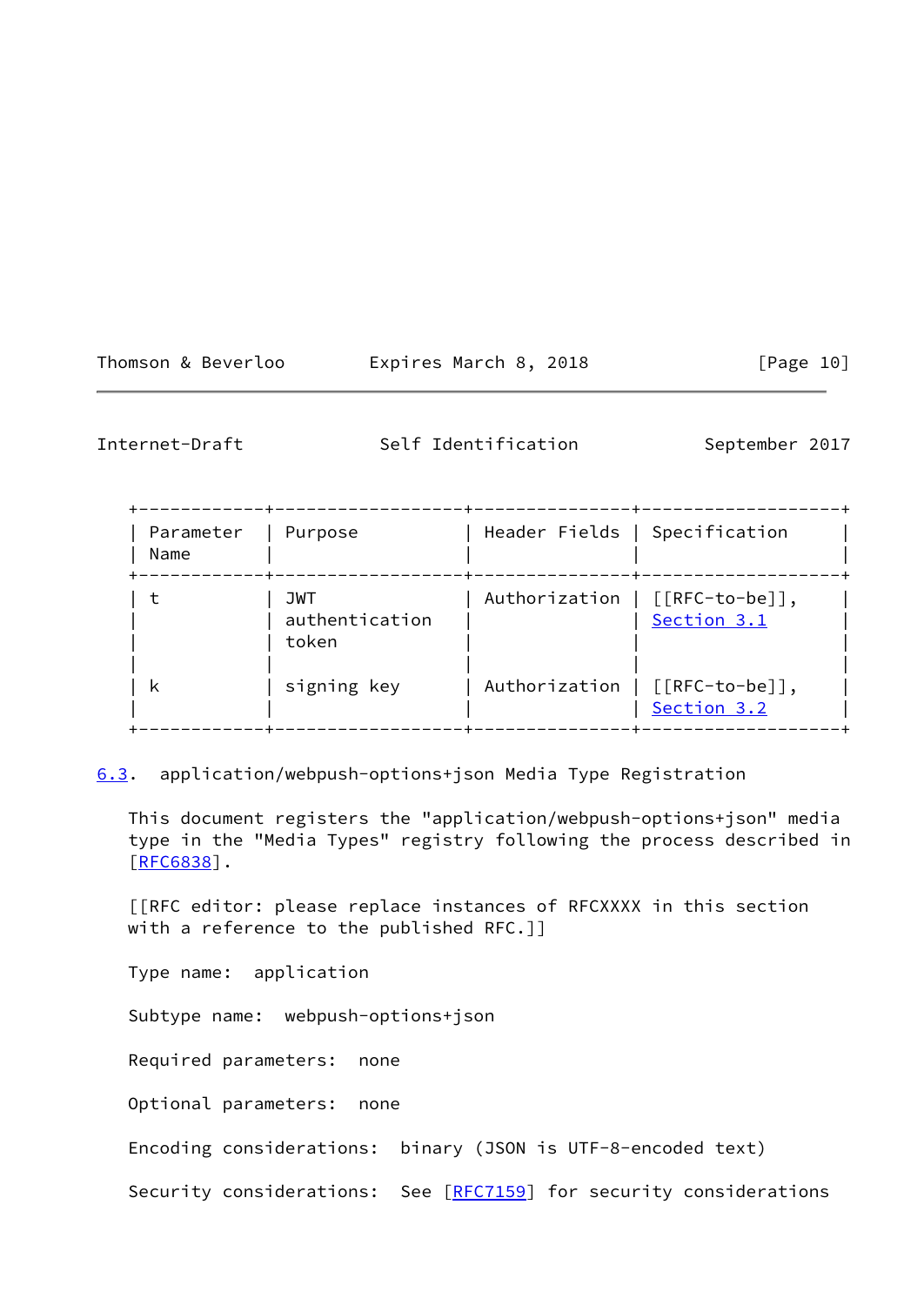specific to JSON. Interoperability considerations: See [[RFC7159](https://datatracker.ietf.org/doc/pdf/rfc7159)] for interoperability considerations specific to JSON. Published specification: [[RFCXXXX]]. Applications that use this media type: Web browsers, via the Web Push Protocol [\[RFC8030](https://datatracker.ietf.org/doc/pdf/rfc8030)]. Fragment identifier considerations: None, see [\[RFC7159](https://datatracker.ietf.org/doc/pdf/rfc7159)]. Additional information: Deprecated alias names for this type: n/a

Thomson & Beverloo Expires March 8, 2018 [Page 11]

<span id="page-12-1"></span>Internet-Draft Self Identification September 2017

Magic number(s): n/a

File extension(s): .json

Macintosh file type code(s): TEXT

 Person & email address to contact for further information: Martin Thomson (martin.thomson@gmail.com)

Intended usage: LIMITED USE

Restrictions on usage: For use with the Web Push Protocol [[RFC8030\]](https://datatracker.ietf.org/doc/pdf/rfc8030).

Author: See "Authors' Addresses" section of [[RFCXXXX]].

Change controller: Internet Engineering Task Force

<span id="page-12-0"></span>[7](#page-12-0). Acknowledgements

 This document would have been much worse than it is if not for the contributions of Benjamin Bangert, JR Conlin, Chris Karlof, Costin Manolache, Adam Roach, and others.

<span id="page-12-2"></span>[8](#page-12-2). References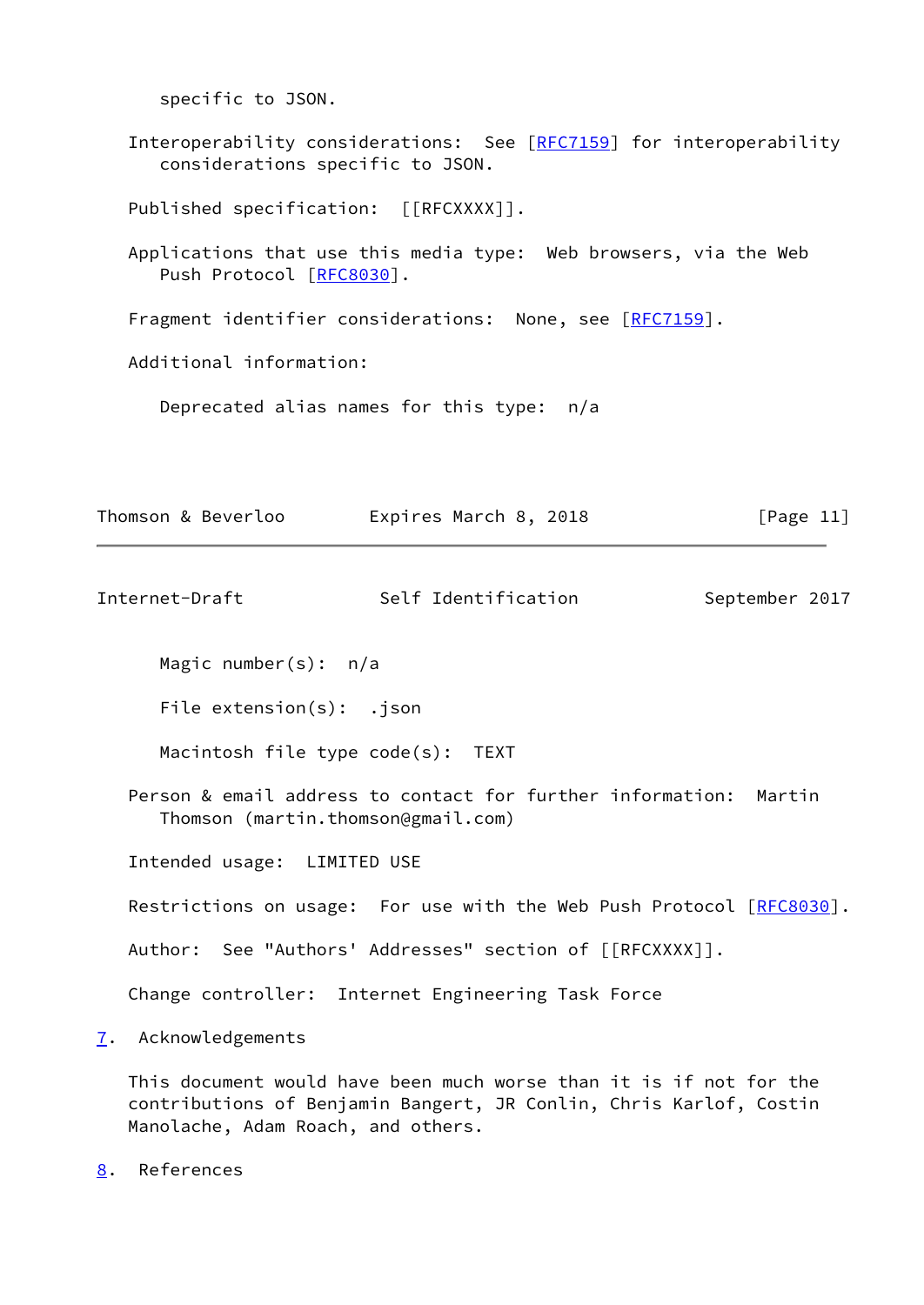#### <span id="page-13-0"></span>[8.1](#page-13-0). Normative References

- <span id="page-13-1"></span> [FIPS186] National Institute of Standards and Technology (NIST), "Digital Signature Standard (DSS)", NIST PUB 186-4 , July 2013.
- [RFC2119] Bradner, S., "Key words for use in RFCs to Indicate Requirement Levels", [BCP 14](https://datatracker.ietf.org/doc/pdf/bcp14), [RFC 2119](https://datatracker.ietf.org/doc/pdf/rfc2119), DOI 10.17487/RFC2119, March 1997, [<https://www.rfc](https://www.rfc-editor.org/info/rfc2119) [editor.org/info/rfc2119](https://www.rfc-editor.org/info/rfc2119)>.
- [RFC2818] Rescorla, E., "HTTP Over TLS", [RFC 2818](https://datatracker.ietf.org/doc/pdf/rfc2818), DOI 10.17487/RFC2818, May 2000, <[https://www.rfc](https://www.rfc-editor.org/info/rfc2818) [editor.org/info/rfc2818](https://www.rfc-editor.org/info/rfc2818)>.
- [RFC5226] Narten, T. and H. Alvestrand, "Guidelines for Writing an IANA Considerations Section in RFCs", [RFC 5226](https://datatracker.ietf.org/doc/pdf/rfc5226), DOI 10.17487/RFC5226, May 2008, <[https://www.rfc](https://www.rfc-editor.org/info/rfc5226) [editor.org/info/rfc5226](https://www.rfc-editor.org/info/rfc5226)>.
- [RFC6068] Duerst, M., Masinter, L., and J. Zawinski, "The 'mailto' URI Scheme", [RFC 6068](https://datatracker.ietf.org/doc/pdf/rfc6068), DOI 10.17487/RFC6068, October 2010, <[https://www.rfc-editor.org/info/rfc6068>](https://www.rfc-editor.org/info/rfc6068).

| Thomson & Beverloo | Expires March 8, 2018 | [Page 12] |
|--------------------|-----------------------|-----------|
|--------------------|-----------------------|-----------|

Internet-Draft Self Identification September 2017

- [RFC6454] Barth, A., "The Web Origin Concept", [RFC 6454](https://datatracker.ietf.org/doc/pdf/rfc6454), DOI 10.17487/RFC6454, December 2011, [<https://www.rfc](https://www.rfc-editor.org/info/rfc6454) [editor.org/info/rfc6454](https://www.rfc-editor.org/info/rfc6454)>.
- [RFC6838] Freed, N., Klensin, J., and T. Hansen, "Media Type Specifications and Registration Procedures", [BCP 13](https://datatracker.ietf.org/doc/pdf/bcp13), [RFC 6838,](https://datatracker.ietf.org/doc/pdf/rfc6838) DOI 10.17487/RFC6838, January 2013, <[https://www.rfc-editor.org/info/rfc6838>](https://www.rfc-editor.org/info/rfc6838).
- [RFC7159] Bray, T., Ed., "The JavaScript Object Notation (JSON) Data Interchange Format", [RFC 7159](https://datatracker.ietf.org/doc/pdf/rfc7159), DOI 10.17487/RFC7159, March 2014, [<https://www.rfc-editor.org/info/rfc7159](https://www.rfc-editor.org/info/rfc7159)>.
- [RFC7230] Fielding, R., Ed. and J. Reschke, Ed., "Hypertext Transfer Protocol (HTTP/1.1): Message Syntax and Routing", [RFC 7230,](https://datatracker.ietf.org/doc/pdf/rfc7230) DOI 10.17487/RFC7230, June 2014, <[https://www.rfc-editor.org/info/rfc7230>](https://www.rfc-editor.org/info/rfc7230).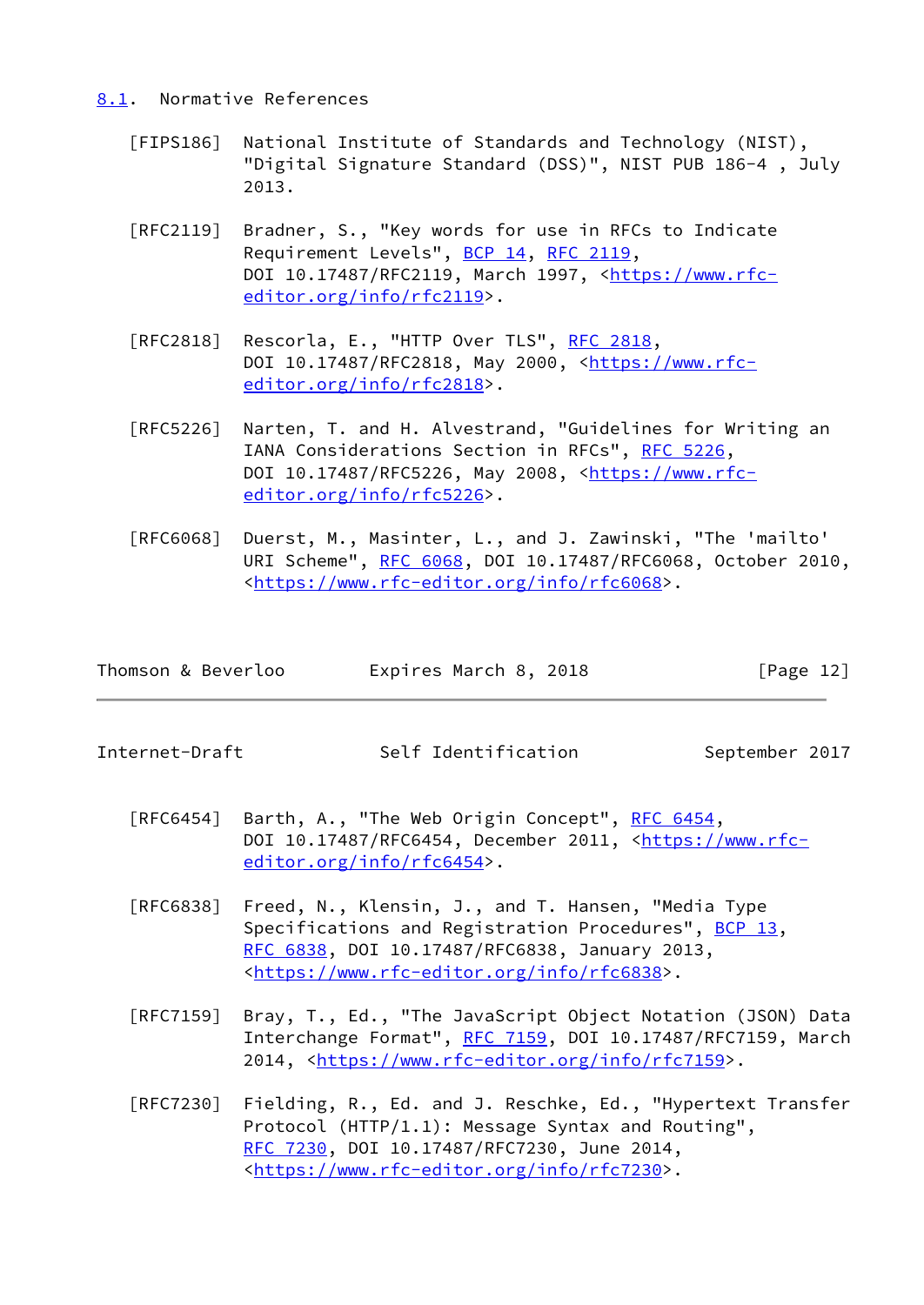- [RFC7235] Fielding, R., Ed. and J. Reschke, Ed., "Hypertext Transfer Protocol (HTTP/1.1): Authentication", [RFC 7235](https://datatracker.ietf.org/doc/pdf/rfc7235), DOI 10.17487/RFC7235, June 2014, [<https://www.rfc](https://www.rfc-editor.org/info/rfc7235) [editor.org/info/rfc7235](https://www.rfc-editor.org/info/rfc7235)>.
- [RFC7515] Jones, M., Bradley, J., and N. Sakimura, "JSON Web Signature (JWS)", [RFC 7515](https://datatracker.ietf.org/doc/pdf/rfc7515), DOI 10.17487/RFC7515, May 2015, [<https://www.rfc-editor.org/info/rfc7515](https://www.rfc-editor.org/info/rfc7515)>.
- [RFC7518] Jones, M., "JSON Web Algorithms (JWA)", [RFC 7518,](https://datatracker.ietf.org/doc/pdf/rfc7518) DOI 10.17487/RFC7518, May 2015, <[https://www.rfc](https://www.rfc-editor.org/info/rfc7518) [editor.org/info/rfc7518](https://www.rfc-editor.org/info/rfc7518)>.
- [RFC7519] Jones, M., Bradley, J., and N. Sakimura, "JSON Web Token (JWT)", [RFC 7519,](https://datatracker.ietf.org/doc/pdf/rfc7519) DOI 10.17487/RFC7519, May 2015, <[https://www.rfc-editor.org/info/rfc7519>](https://www.rfc-editor.org/info/rfc7519).
- [RFC8030] Thomson, M., Damaggio, E., and B. Raymor, Ed., "Generic Event Delivery Using HTTP Push", [RFC 8030,](https://datatracker.ietf.org/doc/pdf/rfc8030) DOI 10.17487/RFC8030, December 2016, [<https://www.rfc](https://www.rfc-editor.org/info/rfc8030) [editor.org/info/rfc8030](https://www.rfc-editor.org/info/rfc8030)>.
- [RFC8174] Leiba, B., "Ambiguity of Uppercase vs Lowercase in [RFC](https://datatracker.ietf.org/doc/pdf/rfc2119) [2119](https://datatracker.ietf.org/doc/pdf/rfc2119) Key Words", [BCP 14](https://datatracker.ietf.org/doc/pdf/bcp14), [RFC 8174,](https://datatracker.ietf.org/doc/pdf/rfc8174) DOI 10.17487/RFC8174, May 2017, [<https://www.rfc-editor.org/info/rfc8174](https://www.rfc-editor.org/info/rfc8174)>.
- <span id="page-14-3"></span> [WEBPUSH-ENCRYPTION] Thomson, M., "Message Encryption for Web Push", [draft](https://datatracker.ietf.org/doc/pdf/draft-ietf-webpush-encryption-08) [ietf-webpush-encryption-08](https://datatracker.ietf.org/doc/pdf/draft-ietf-webpush-encryption-08) (work in progress), February 2017.

| Thomson & Beverloo | Expires March 8, 2018 | [Page 13] |
|--------------------|-----------------------|-----------|
|--------------------|-----------------------|-----------|

<span id="page-14-1"></span>Internet-Draft Self Identification September 2017

- <span id="page-14-2"></span> [X9.62] ANSI, "Public Key Cryptography For The Financial Services Industry: The Elliptic Curve Digital Signature Algorithm (ECDSA)", ANSI X9.62 , 1998.
- <span id="page-14-4"></span><span id="page-14-0"></span>[8.2](#page-14-0). Informative References
	- [API] Beverloo, P., Thomson, M., van Ouwerkerk, M., Sullivan, B., and E. Fullea, "Push API", May 2017, <[https://w3c.github.io/push-api/>](https://w3c.github.io/push-api/).

[RFC3339] Klyne, G. and C. Newman, "Date and Time on the Internet: